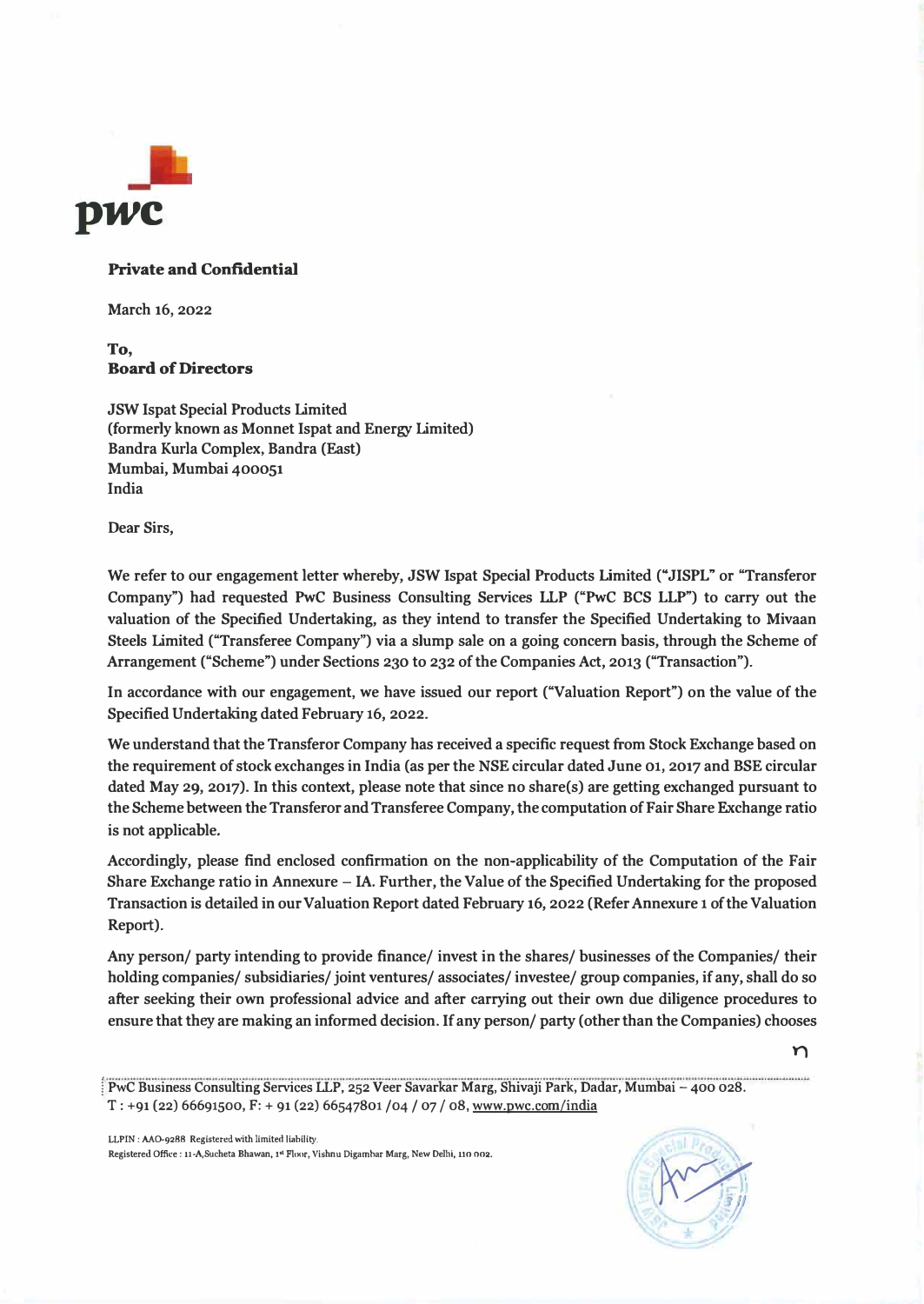

to place reliance upon any matters included in the summary workings, they shall do so at their own risk and without recourse to the Valuers.

### For PwC Business Consulting Services LLP

Registered Valuer Entity (Securities or Financial Assets & Plant and Machinery) Registration Number: IBBI/RV-E/02/2022/158

Neeraj Digitally signed<br>
by Neeraj Garg<br>
Date: 2022.03.16<br>
17:38:58 +05'30'

Neeraj Garg Partner **PwC Business Consulting Services LLP** IBBI Membership No: IBBI/RV/02/2021/14036 Date: March 16, 2022